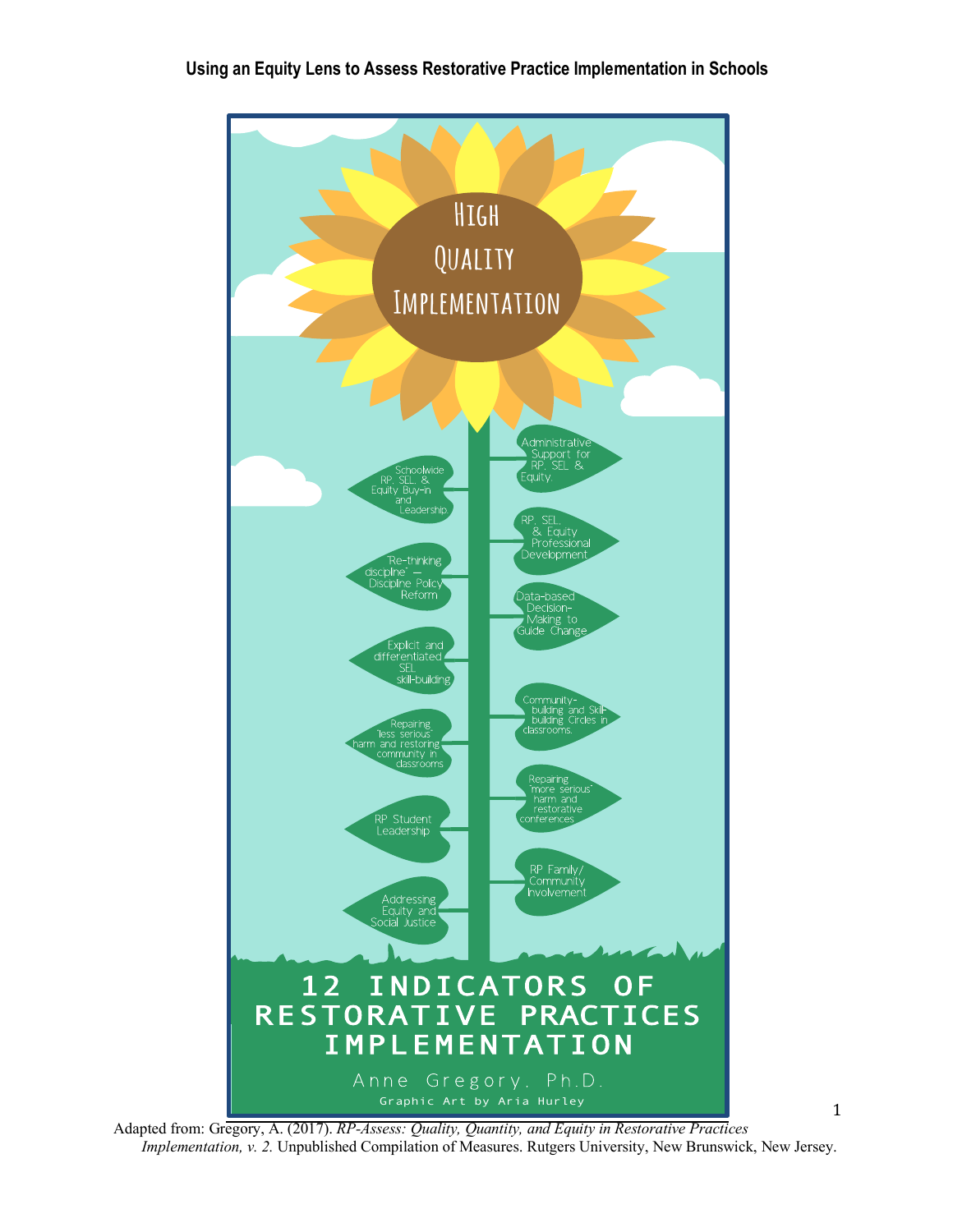# **Using an Equity Lens to Assess Restorative Practice Implementation in Schools**

| I Rase Chere the acquee to which you have seen caen is "indicator impremented with equity. |                       |                       |
|--------------------------------------------------------------------------------------------|-----------------------|-----------------------|
| Indicator 1: Administrative Support for RP, SEL & Equity                                   |                       |                       |
| No consideration of equity                                                                 | Somewhat equity aware | <b>Equity focused</b> |
| Indicator 2: Schoolwide RP, SEL, & Equity Buy-in and Leadership                            |                       |                       |
| No consideration of equity                                                                 | Somewhat equity aware | <b>Equity focused</b> |
| <b>Indicator 3: RP, SEL, &amp; Equity Professional Development</b>                         |                       |                       |
| No consideration of equity                                                                 | Somewhat equity aware | <b>Equity focused</b> |
| Indicator 4: "Re-thinking discipline" - Discipline Policy Reform                           |                       |                       |
| No consideration of equity                                                                 | Somewhat equity aware | <b>Equity focused</b> |
| <b>Indicator 5: Data-based Decision-Making to Guide Change</b>                             |                       |                       |
| No consideration of equity                                                                 | Somewhat equity aware | <b>Equity focused</b> |
| Indicator 6: Explicit and differentiated SEL skill-building                                |                       |                       |
| No consideration of equity                                                                 | Somewhat equity aware | <b>Equity focused</b> |
| Indicator 7: Community-building and Skill-building Circles in Classrooms                   |                       |                       |
| No consideration of equity                                                                 | Somewhat equity aware | <b>Equity focused</b> |
| Indicator 8: Repairing "less serious" harm and restoring community in classrooms           |                       |                       |
| No consideration of equity                                                                 | Somewhat equity aware | <b>Equity focused</b> |
| Indicator 9: Repairing "more serious" harm and restorative conferences                     |                       |                       |
| No consideration of equity                                                                 | Somewhat equity aware | <b>Equity focused</b> |
| <b>Indicator 10: RP Student Leadership</b>                                                 |                       |                       |
| No consideration of equity                                                                 | Somewhat equity aware | <b>Equity focused</b> |
| <b>Indicator 11: RP Family/Community Involvement</b>                                       |                       |                       |
| No consideration of equity                                                                 | Somewhat equity aware | <b>Equity focused</b> |
| <b>Indicator 12: Addressing Equity and Social Justice</b>                                  |                       |                       |
| No consideration of equity                                                                 | Somewhat equity aware | <b>Equity focused</b> |
| Other implementation indicator(s)? Write in: _                                             |                       |                       |
| No consideration of equity                                                                 | Somewhat equity aware | <b>Equity focused</b> |

Please circle the degree to which you have seen each RP indicator implemented with equity:

Adapted from: Gregory, A. (2017). *RP-Assess: Quality, Quantity, and Equity in Restorative Practices Implementation, v. 2.* Unpublished Compilation of Measures. Rutgers University, New Brunswick, New Jersey.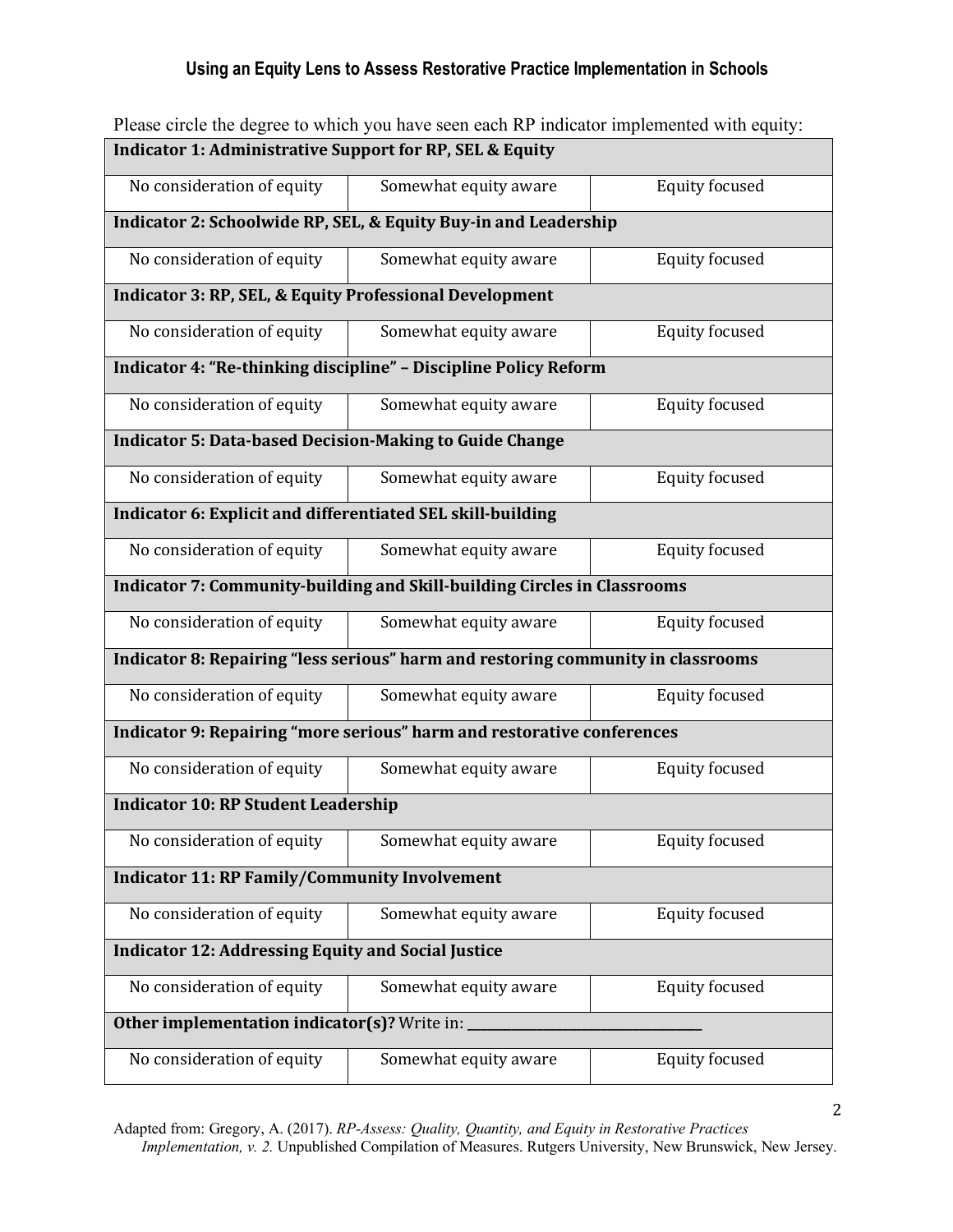# **12 INDICATORS OF RESTORATIVE PRACTICE (RP) IMPLEMENTATION**

## 1. **Administrative Support for RP, SEL & Equity**.

Administrators are consistently demonstrating (through actions and words) that RP, SEL, And Equity is a priority. They help facilitate implementation through concrete actions. They might participate/demonstrate RP, create time in the schedule for community- and SEL skill-building circles, designate a space in the building for RP, and reduce the ratio of students to teachers during advisory or circles.

## 2. **Schoolwide RP, SEL, & Equity Buy-in and Leadership**.

A vast majority of staff is open and willing to implement RP, SEL and Equity efforts. RP leadership includes numerous team members sharing the responsibility to consistently lead and influence the whole school staff in the use of RP. There is a collective investment in developing an RP, SEL, and Equity mindset amongst staff. An RP, SEL, and Equity mindset is demonstrated through policy and the application of that policy through everyday practice; stakeholders "walk the talk," including using restorative language and offering supports throughout the building and school day.

## 3. **RP, SEL, & Equity Professional Development**.

Teachers, support staff, and administrators receive ongoing professional development (PD) in the use of RP, SEL and equitable practices. When possible, safety agents also receive PD. Training can take many forms: multi-day training, brief but consistent workshops, one-on-one consultation, and classroom-based coaching.

## 4. **"Re-thinking discipline" – Discipline Policy Reform**.

Written school policies and procedures highlight approaches that prevent behaviors from occurring, teach behavioral expectations and skills, and repair harm or relationships consistently. Additionally, discipline policies provide clear guidance in use of discipline procedures (e.g., office vs. classroom managed, out of school or alternative) and use of RP/SEL in connection with (or instead of) office discipline referrals or out of school suspension.

## 5. **Data-based Decision-Making to Guide Change**.

In addition to the discipline data that is collected, the school collects data on RP and analyzes it in relation to exclusionary discipline sanctions. The school has a system for consistently documenting the use of RP in connection with, or instead of, an office discipline referral, in-school suspension, or out-of-school suspension. Finally, the school leadership team reviews the exclusionary discipline outcomes and related RP data monthly.

#### 6. **Explicit and differentiated SEL skill-building**.

All students receive explicit instruction in SEL skill-building. In addition, all students have access to additional SEL supports when they need it. Supports are tailored to individual needs. Supports may be formal (skill groups, counseling) or informal (check-ins, regular skill-oriented dialogues). Adults are proactive in identifying student needs for extra support (instead of reactive after a more serious negative interaction). Staff also reflect on their own SEL skills and challenges, including identifying what triggers them during aversive exchanges with students.

3